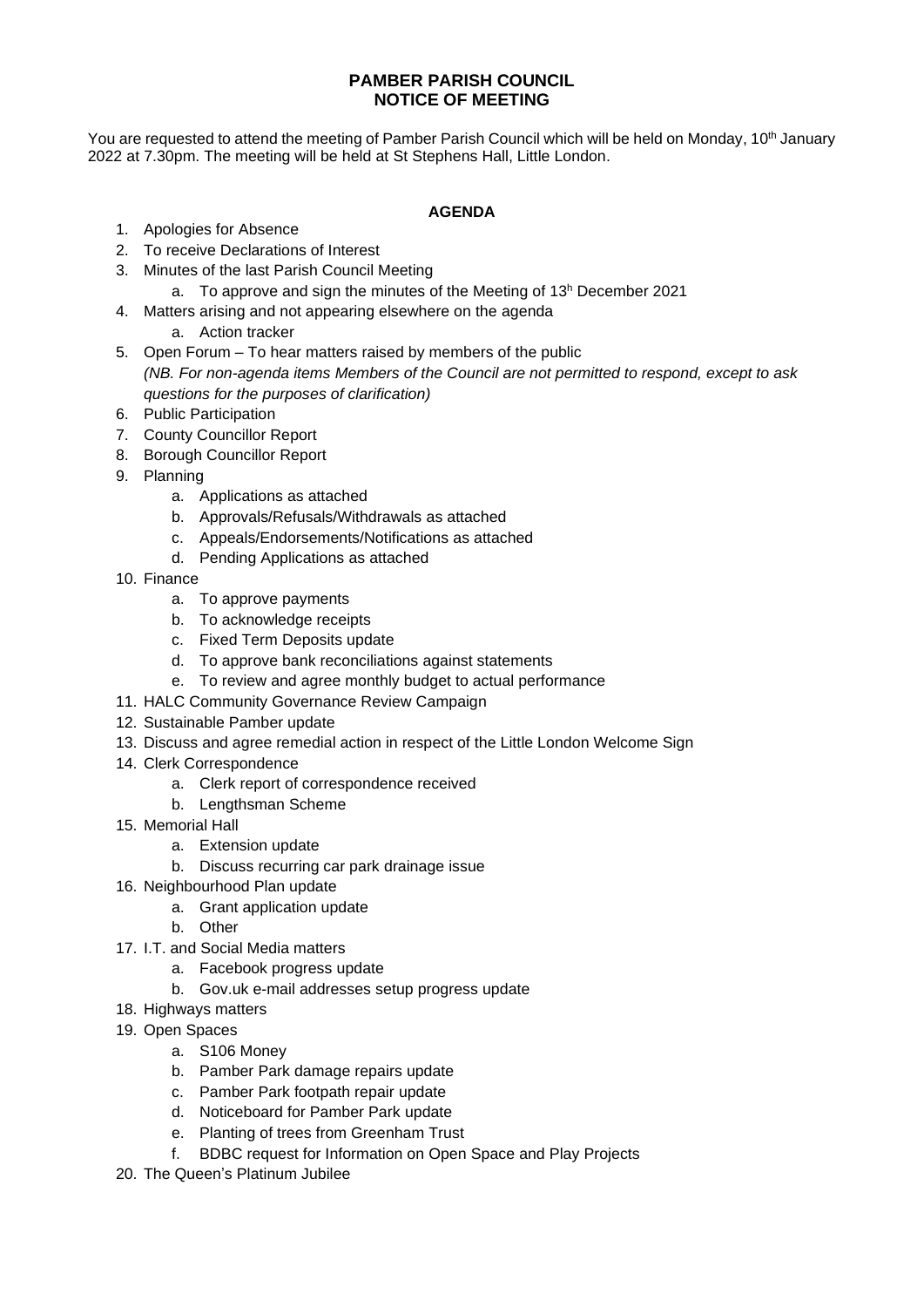- 21. Reports from Parish Council Representatives
	- a) Pamber Forest Advisory Committee
	- b) Basingstoke and District Association of Town and Parish Councils
	- c) The Memorial Hall, Pamber Heath
	- d) St. Stephens Hall, Little London
	- e) AWE Local Liaison Committee
	- f) Hampshire Association of Local Councils
	- g) BDBC Parish Liaison Meeting
	- h) Speedwatch Report
- 22. Police and Neighbourhood Watch matters
- 23. Date of next meeting has been agreed for Monday  $14<sup>th</sup>$  February @ 7.30pm PHMH
- 24. Resolution To exclude the public and press from items of a confidential nature that may require discussion of personnel, terms and conditions of tenders, legal proceedings or early stages of disputes in accordance with the Public Bodies – (Admissions of Meetings) Act 1960.
- 25. Items of a Confidential Nature None.

Signed: Chris Gunnell

Date: 4<sup>th</sup> January 2022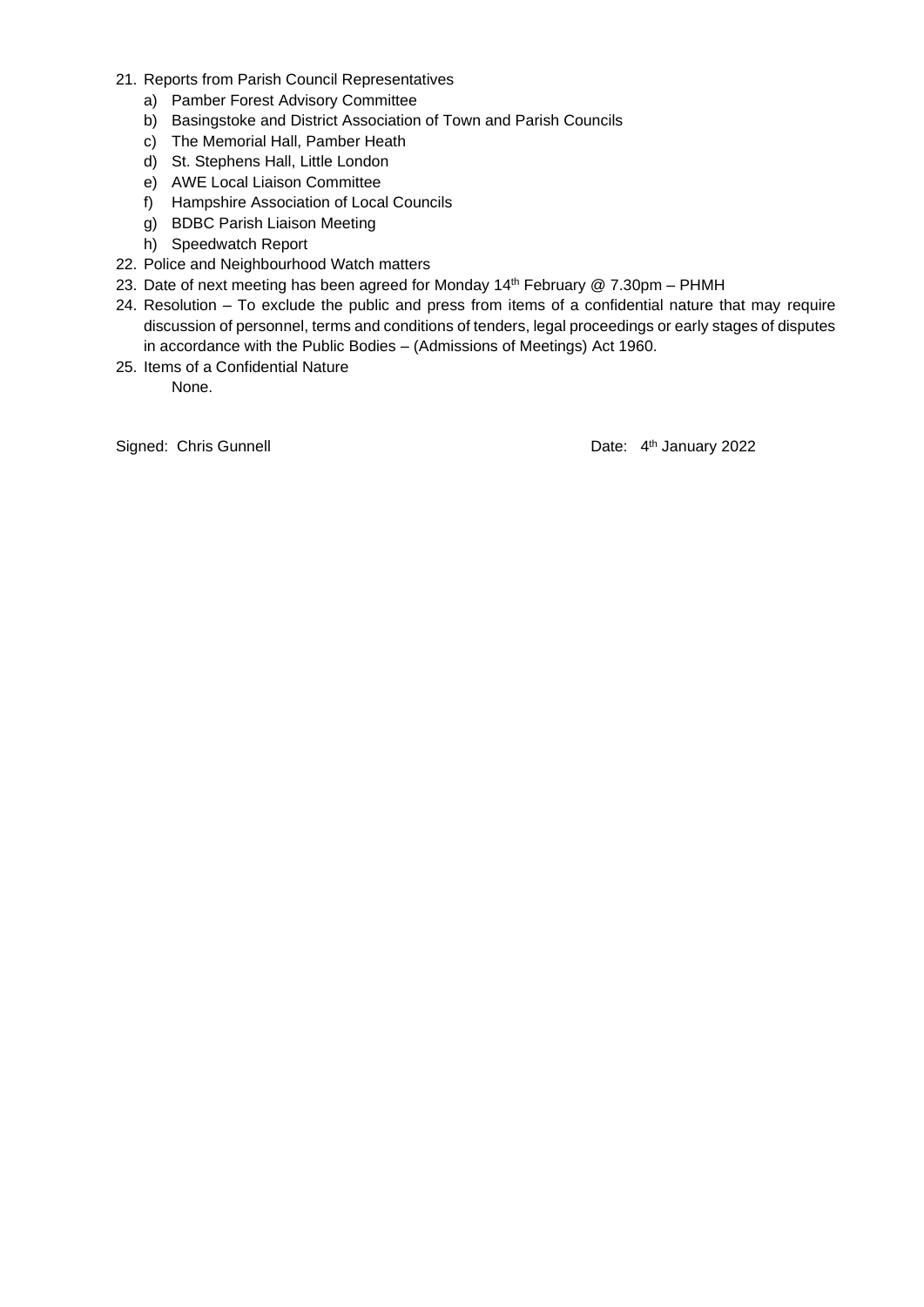| Planning Applications for Consideration |                                                                       |                         |  |
|-----------------------------------------|-----------------------------------------------------------------------|-------------------------|--|
| $\mathbf{1}$                            | 21/03789/GPDADW - Cottage Farm New Road Pamber Green RG26 3AG         |                         |  |
|                                         | Notification of proposed change of use of Agricultural Building to 5  |                         |  |
|                                         | no. dwellinghouses (Class C3)                                         |                         |  |
| $\overline{2}$                          | 21/03524/FUL - Land Adjacent to Pear Tree Cottage Aldermaston         |                         |  |
|                                         | Road Pamber End RG26 5QN                                              |                         |  |
|                                         | Erection of a new two bed bungalow and new garage                     |                         |  |
|                                         | Approvals/Refusals/Withdrawals*                                       |                         |  |
| $\mathbf{1}$                            | 21/03255/LDPO - 4 Eastlyn Road Pamber Heath RG26 3DX                  | No objection            |  |
|                                         | Certificate of lawfulness for the erection of a single storey porch,  |                         |  |
|                                         | side extension and 1 no. rooflight                                    | Refuse                  |  |
| 2                                       | 21/03288/HSE - 4 Eastlyn Road Pamber Heath RG26 3DX                   | No objection            |  |
|                                         | Erection of a single storey porch, side extension and 1 no. rooflight | Granted                 |  |
| 3                                       | 21/03359/FUL - 1 and 2 Cherry Tree Cottage New Road Pamber            | No objection            |  |
|                                         | Green RG26 3AG                                                        |                         |  |
|                                         | Change of use of land from equestrian land to residential land to     | Granted                 |  |
|                                         | increase garden size                                                  |                         |  |
| 4                                       | 21/02592/ROC (Variation) - Land formerly Brooklands New Road          | No comment              |  |
|                                         | Pamber Green                                                          |                         |  |
|                                         | Variation of condition 1 of planning consent 19/03325/ROC to          |                         |  |
|                                         | allow repositioning of approved two storey rear element, erection     |                         |  |
|                                         | of single storey rear extension, removal of chimney and               |                         |  |
|                                         | alterations of fenestrations to plot 3                                |                         |  |
|                                         | <b>Notifications</b>                                                  |                         |  |
| $\mathbf{1}$                            | EC/21/00234/UOD3 - Land at OS Ref 460965 158882 Aldermaston           | <b>BDBC Enforcement</b> |  |
|                                         | Road Pamber End Hampshire                                             | Team made a site visit  |  |
|                                         |                                                                       |                         |  |
|                                         |                                                                       | and were happy with     |  |
|                                         | Siting of caravans without permission                                 | the situation           |  |
|                                         | Pending Applications*                                                 |                         |  |
| $\mathbf{1}$                            | 20/01640/FUL - Land at OS Ref 462026 159258 New Road Little London    | Objection               |  |
|                                         | <b>Erection of 1 no. new dwelling</b>                                 |                         |  |
| $\overline{2}$                          | 20/02518/FUL - Land at the rear of Poplars New Road Pamber Grn        | Objection               |  |
|                                         | Erection of 3 new dwellings                                           |                         |  |
| 3                                       | 20/03269/HSE - Pamber Farm Bramley Road Little London RG26 5EZ        | Objection               |  |
|                                         | Erection of kitchen extension and single storey extension with link   |                         |  |
| 4                                       | 21/01770/FUL - Land Adjacent to Frith View Ash Lane Little London     | Objection               |  |
|                                         | Erection of 1 no. three-bed dwelling house                            |                         |  |
| 5                                       | 21/01829/FUL - Land at Jct of Frog Lane and Ash Lane Little London    | Objection               |  |
|                                         | Erection of 3 no. dwellings - (2x three-bed and 1x two-bed terraced   |                         |  |
|                                         | dwellings)                                                            |                         |  |
| 6                                       | 21/02034/OUT - Land Adjoining Pamber Green Riding School New          | Objection               |  |
|                                         | <b>Road Pamber Green</b>                                              |                         |  |
|                                         | Outline application for the erection of 2no. detached dwellings       |                         |  |
|                                         | together with associated access and landscaping                       |                         |  |
| $\overline{7}$                          | 21/02094/FUL - Frog Lane Farm, Land at Frog Lane Little London        | No objection, subject   |  |
|                                         | Land at Frog Lane Farm for the erection of permanent agricultural     | to a request for an     |  |
|                                         | worker's dwelling and associated structures                           | arboriculture           |  |
|                                         |                                                                       | survey                  |  |
| 8                                       | 21/02173/HSE - 38 Burney Bit Pamber Heath RG26 3TN                    | No objection            |  |
|                                         | <b>Construction of detached garage</b>                                |                         |  |
|                                         | <b>No objection</b>                                                   |                         |  |
|                                         |                                                                       |                         |  |